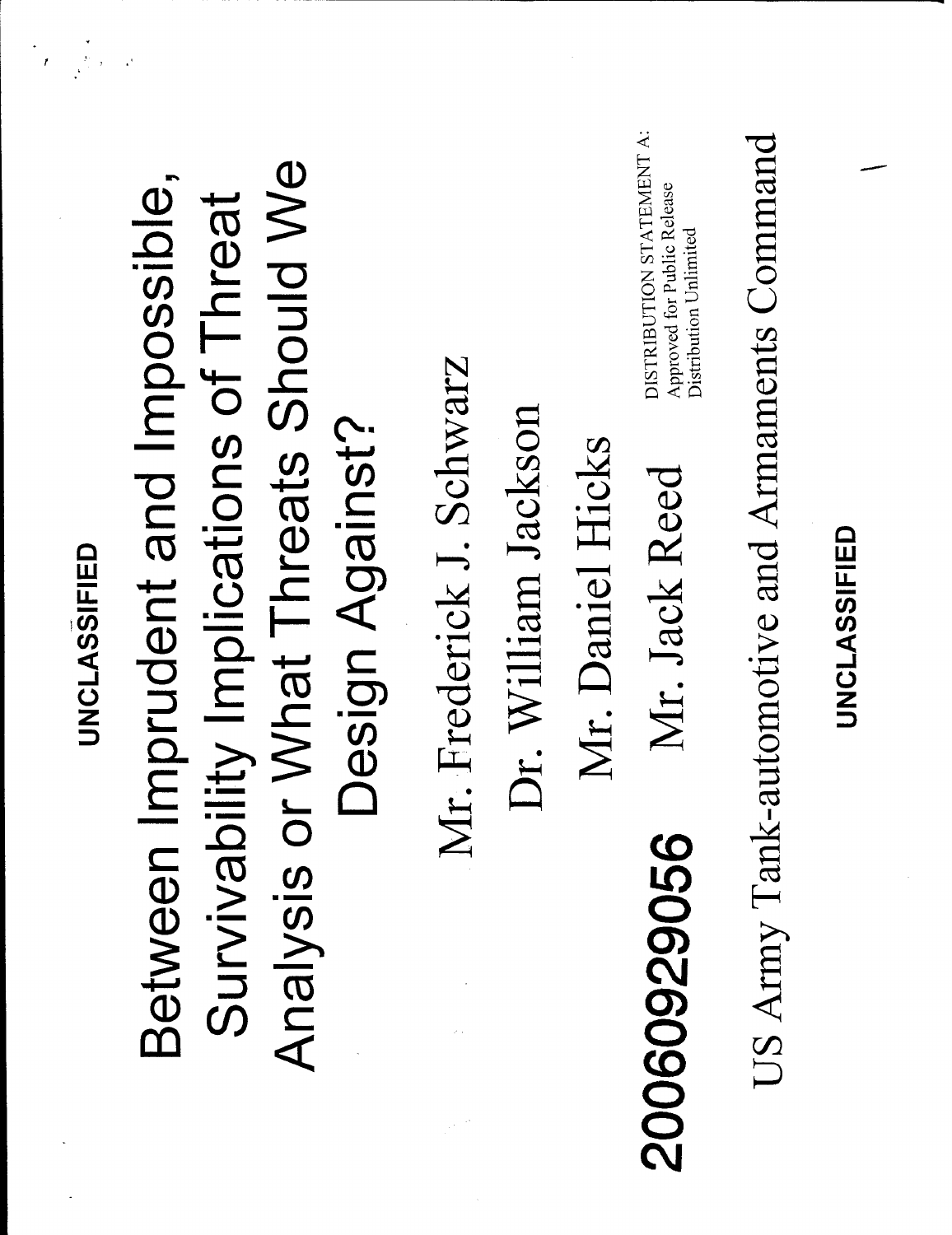## Introduction

- The first survivability Question:
- What is the Threat?
- No straight forward answer
- The paper will:
- Offer insights in developing the threat
- Insights from:
- Modeler Threat Analyst interaction
- · Recent program work

#### UNCLASSIFIED

 $\overline{\mathcal{C}}$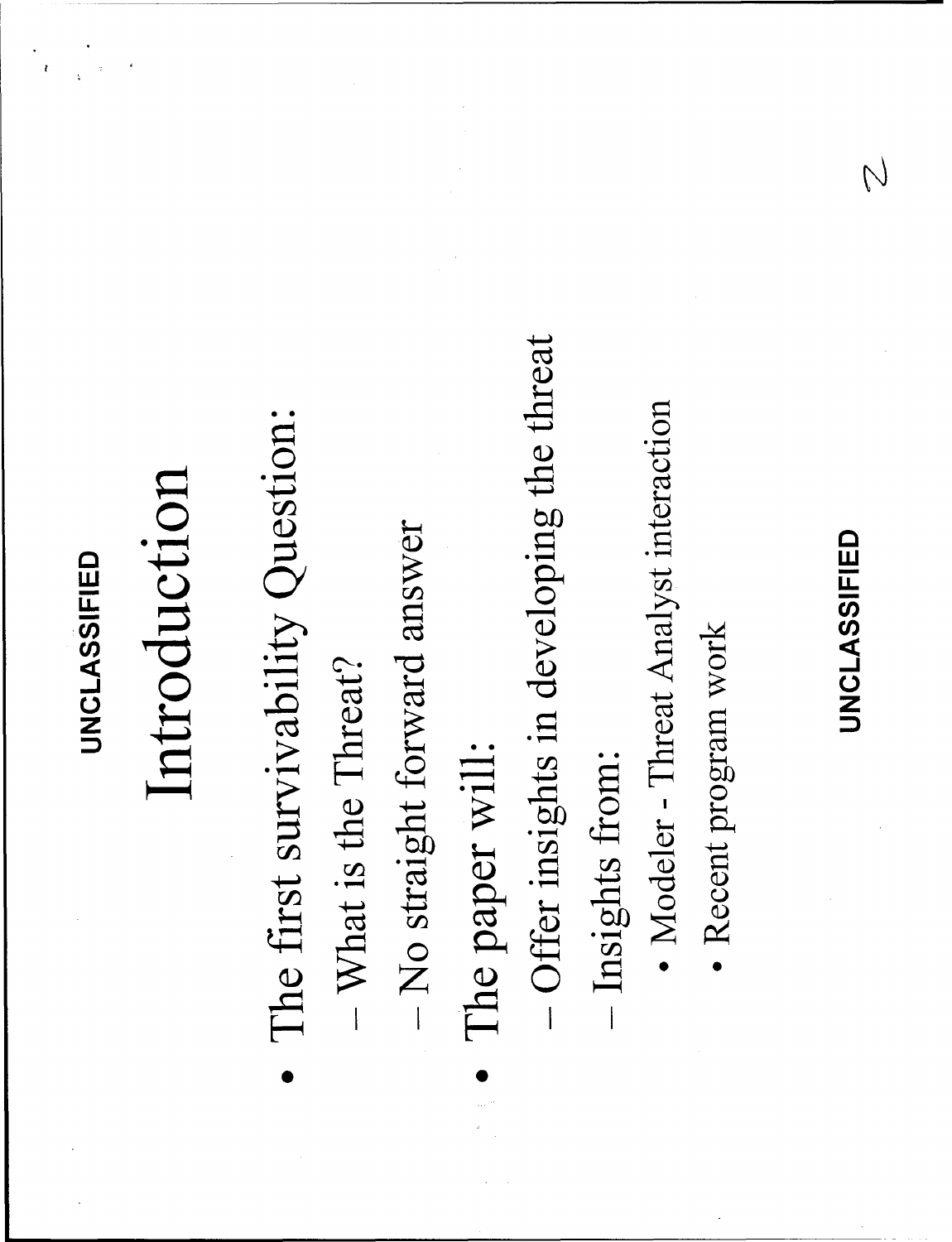### Outline

- It's imprudent to design against a single threat
- Why we can't design against all threats
- Current threat analysis
- Pitfalls of threat analysis
- Tips and enhancements for good threat analysis
- Implications for survivability resulting from a proper threat analysis
- Conclusion

#### **UNCLASSIFIED**

 $\overline{M}$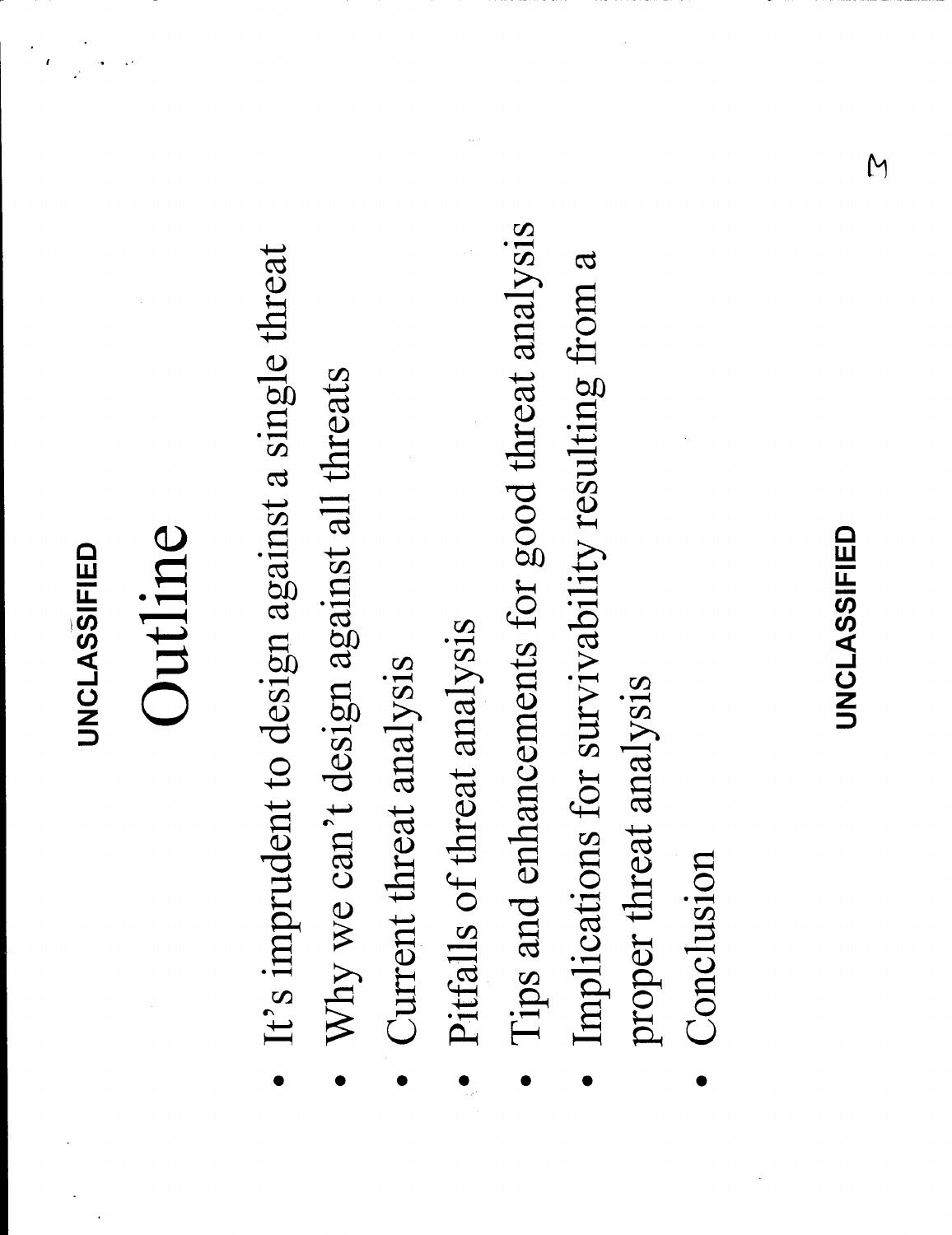## It's Imprudent to Design Against a Single Threat

- The obvious single threat
- Always multiple threats
- · Lesser but deadly threats
- Survivability of the force v. the platform
- Therefore its imprudent to design against a single threat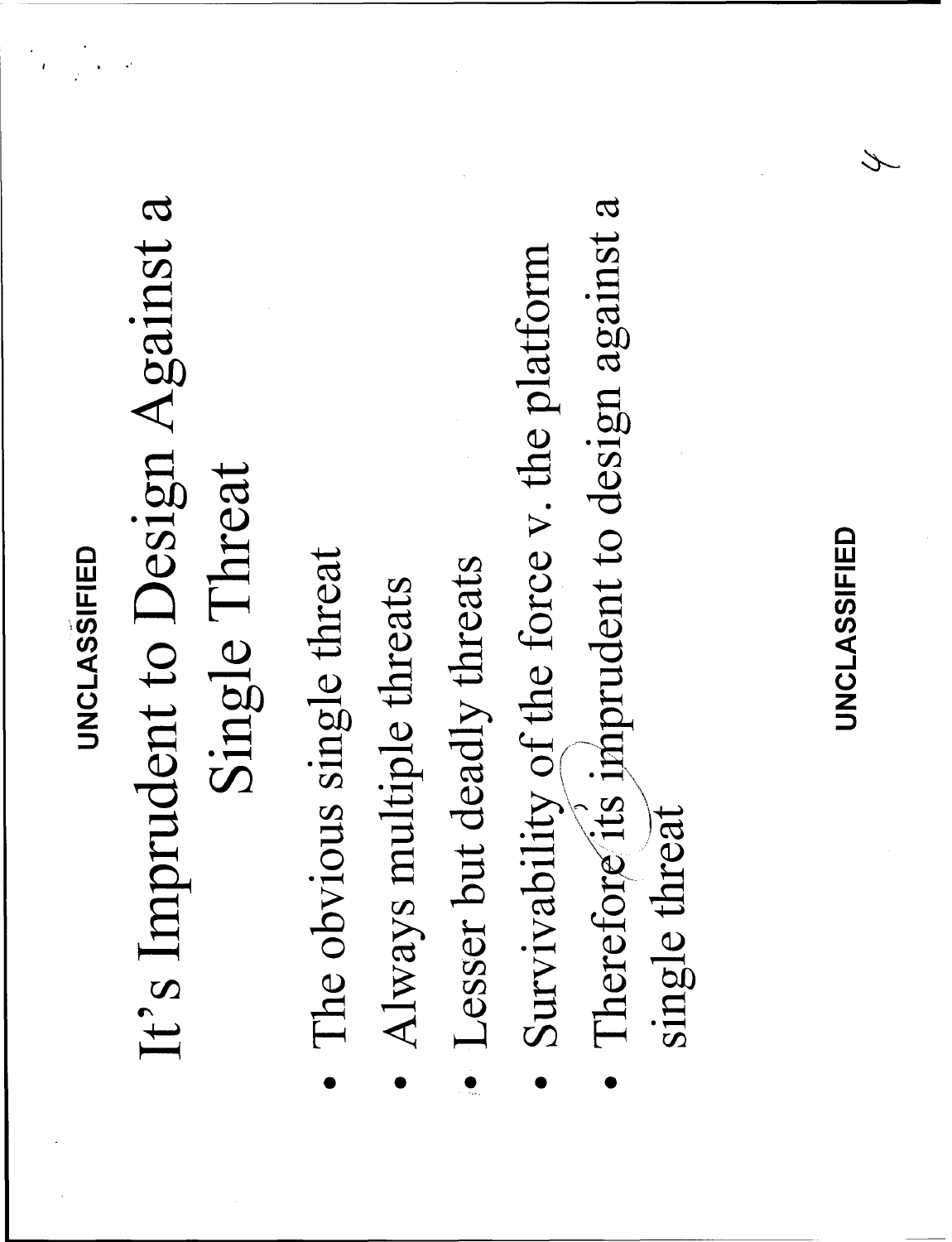## Why We Can't Design Against All Threats **UNCLASSIFIED**

- Impossible to design against all threats
- Overmatching threats
- Lack of intelligence
- Burdens: weight, cost, mobility, etc.
- Need for Worldwide deployability of US Forces
- Many possible scenarios
- Many diverse enemies
- Spectra of War  $\overline{1}$
- UNCLASSIFIED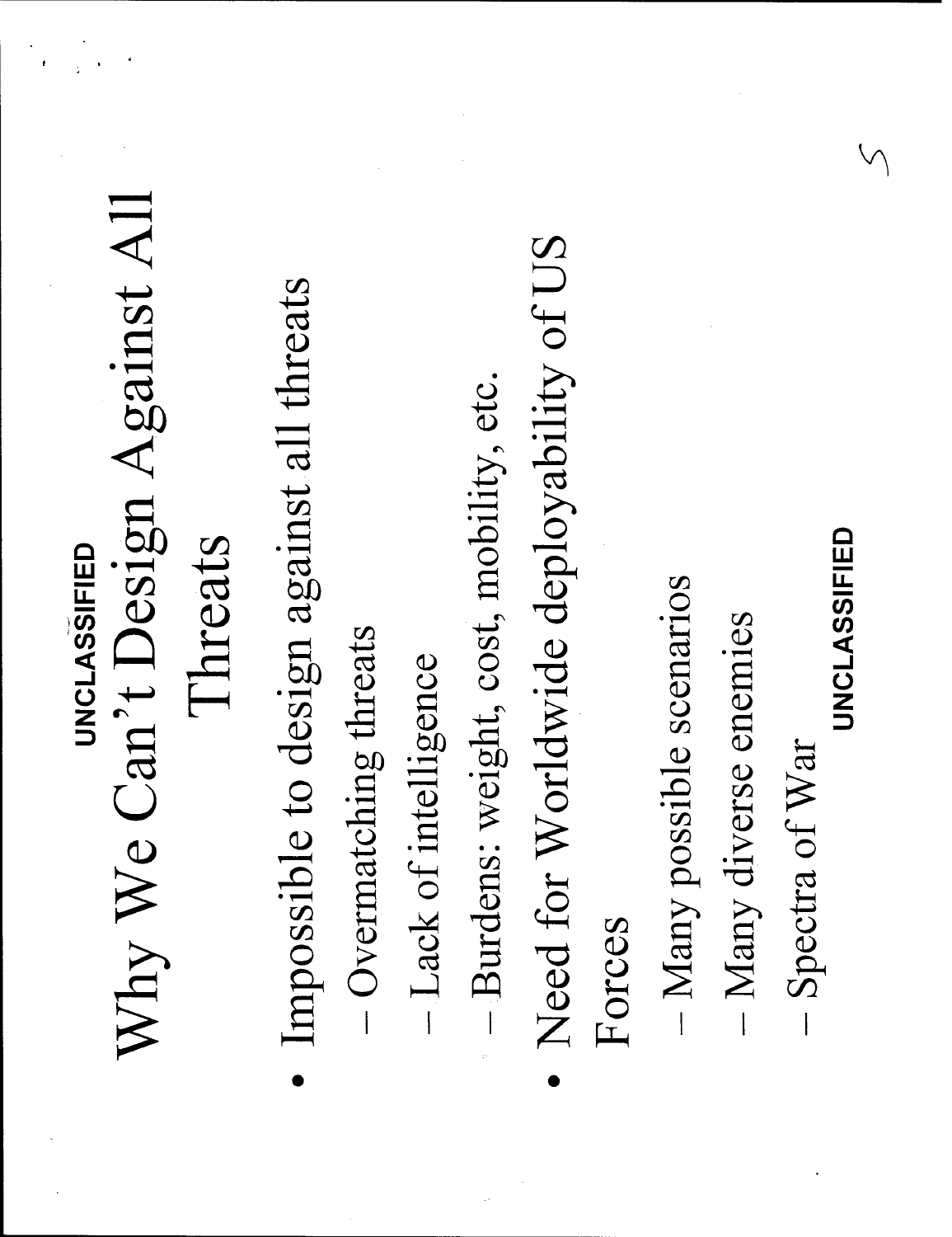$\overline{\mathcal{L}}$ 

#### structure

- Little analysis of enemy training, doctrine and force
- · Probabilities of Encounter
- 
- 

Fails to provide

- Inventory quantities vice regional quantities

System Threat Assessment Report

- Information dump

Current Threat Analysis

- 
- 
- 
- 
- 
- 
- 
-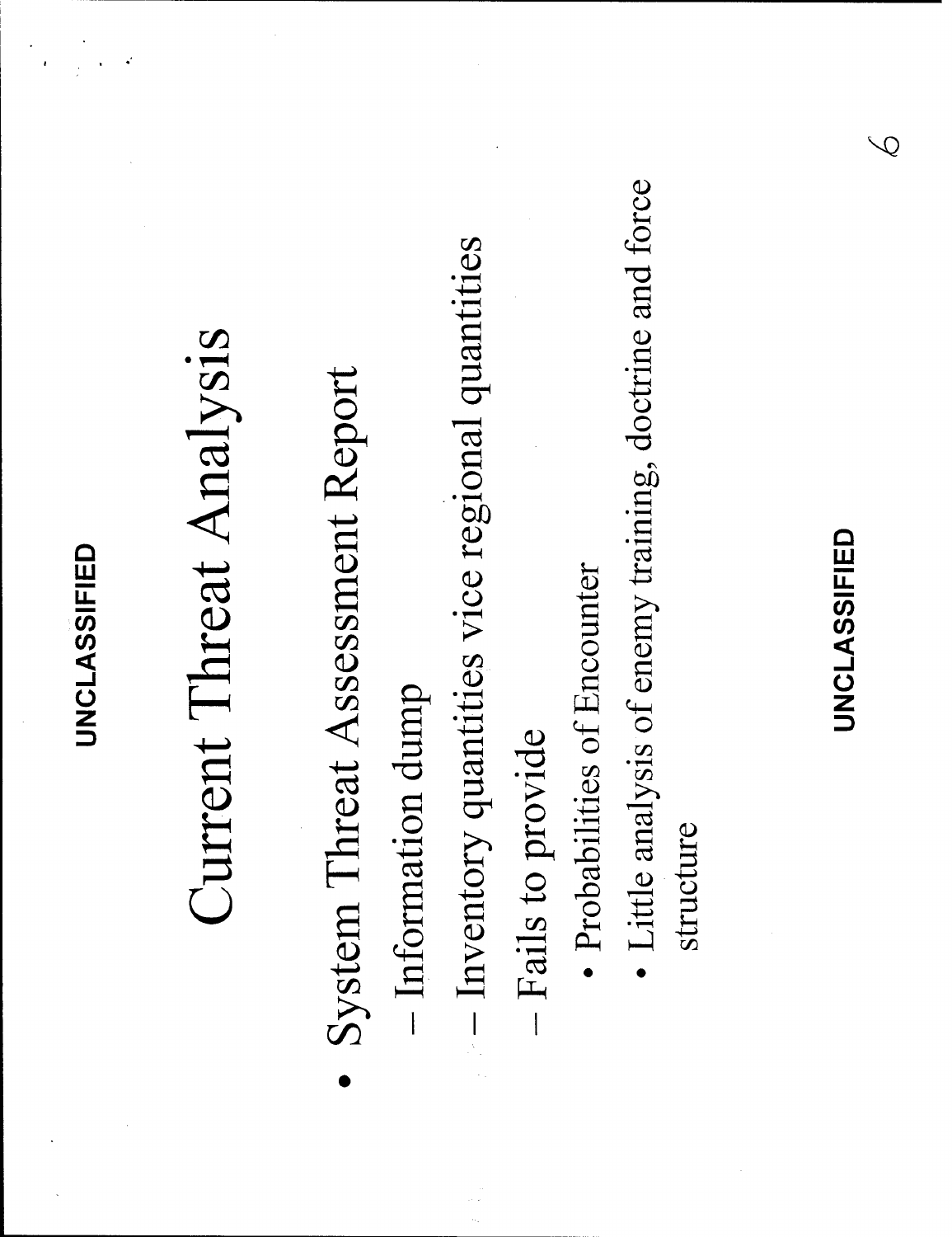# Pitfalls of Threat Analysis

- Single Threat Fixation
- The "Threat de Jour"
- Conventional Wisdom Threat
- Pie-in-the-Sky Future Threat
- Reflexive Threat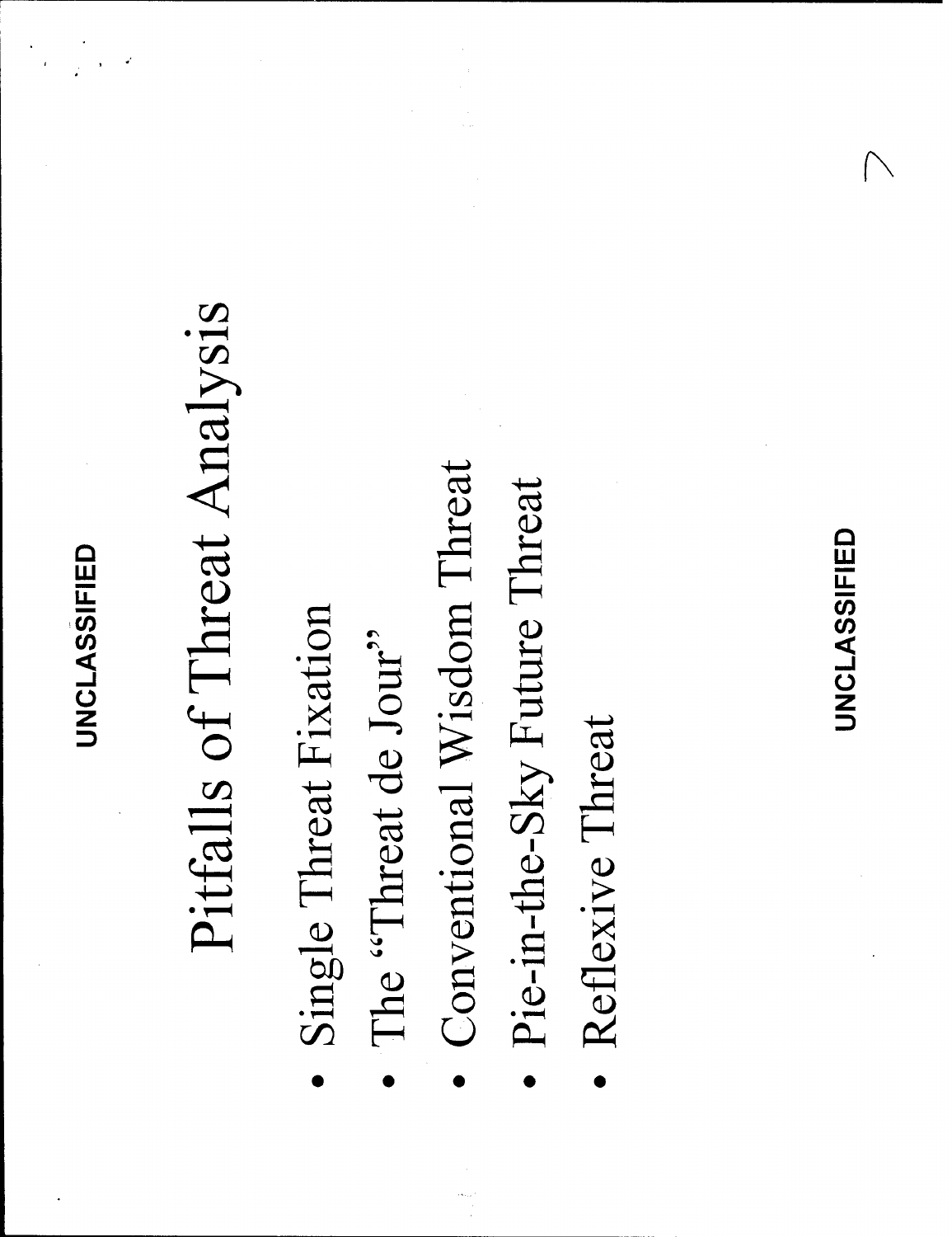# Tips and Enhancements for Good

## Threat Analysis

- Answer the "Threat Trinity"
- What is the most dangerous threat?
- What is the most proliferated threat?  $\overline{1}$
- $-$  What threat is most likely to be encountered?
- Understand Platform threats v. threats to the force
- Force structure, both friendly and enemy
- Threat doctrine and ability to use it  $\overline{\phantom{a}}$
- Enemy training  $\overline{\phantom{a}}$
- "Elevator safety factor" v. "the ten feet tall threat"  $\overline{1}$
- Read the Defense Planning Guidance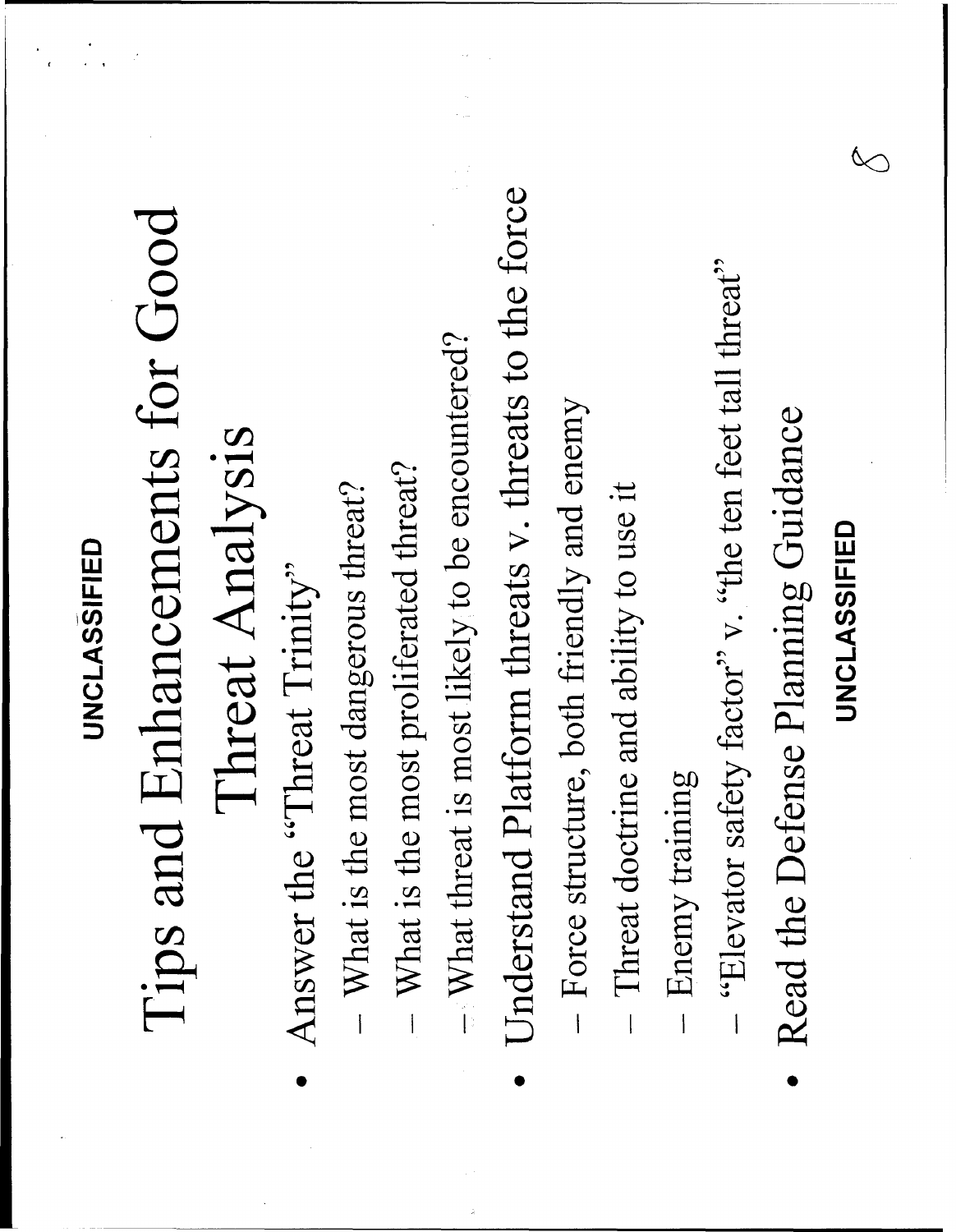## Tips and Enhancements for Good Threat Analysis

- Tools:
- Probability of Encounter Threat Trees
- $-$  Wargaming
- Models
- Simulations
- The Intelligence Community
- AMC Foreign Intelligence Offices
- TRADOC Threat Managers
- National Production Center, e.g. NGIC
- National Agencies, e.g. DIA, CIA
- UNCLASSIFIED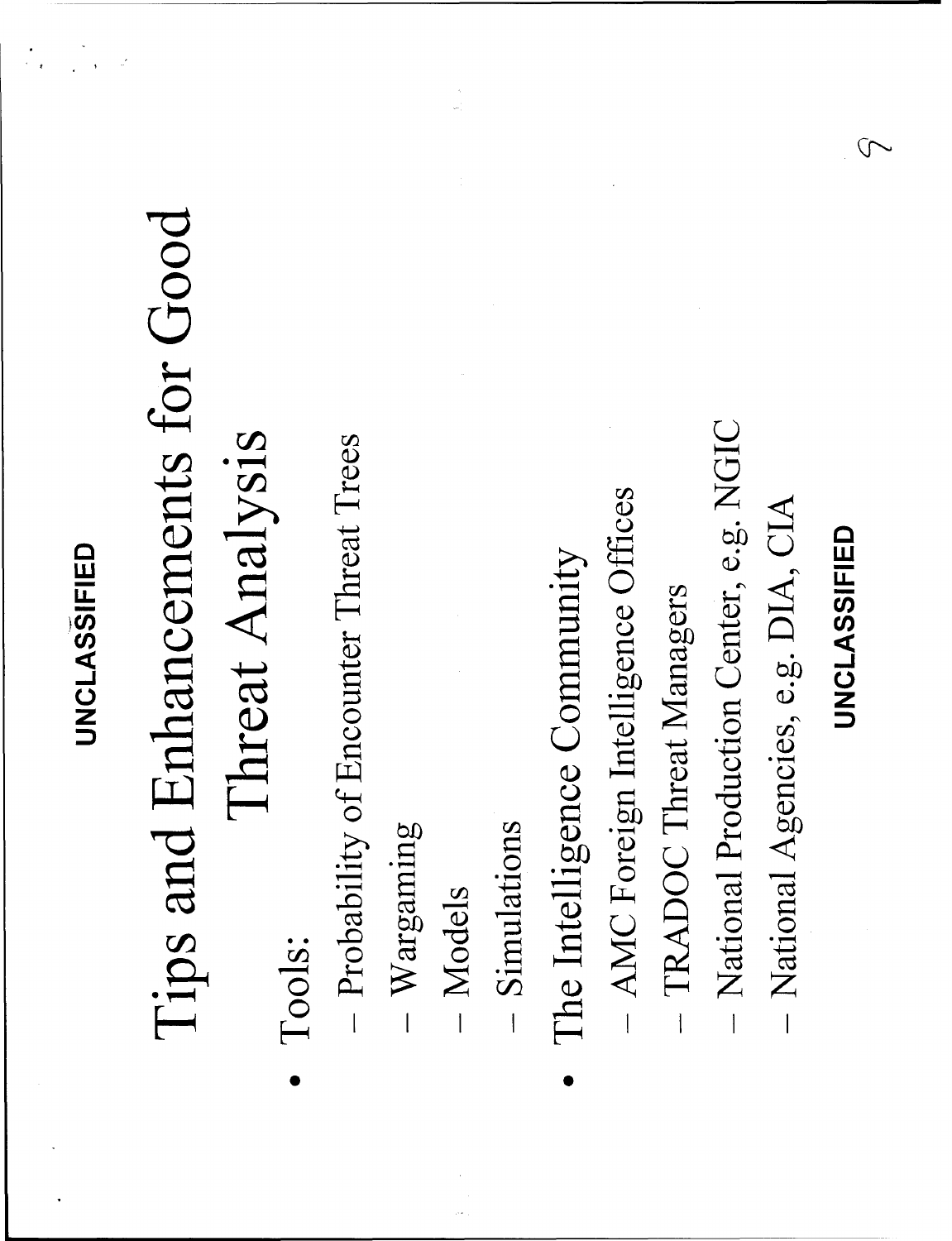## Implications for Survivability Resulting from a Proper Threat Analysis UNCLASSIFIED

- · Force oriented survivability solutions
- Inclusion of lesser but deadly threats
- $-12.7$ mm SLAP and 14.5mm AP
- Role of the platform within the Spectra of War
- Operations Other Than War
- **Small Scale Contingencies**
- Major Theater of War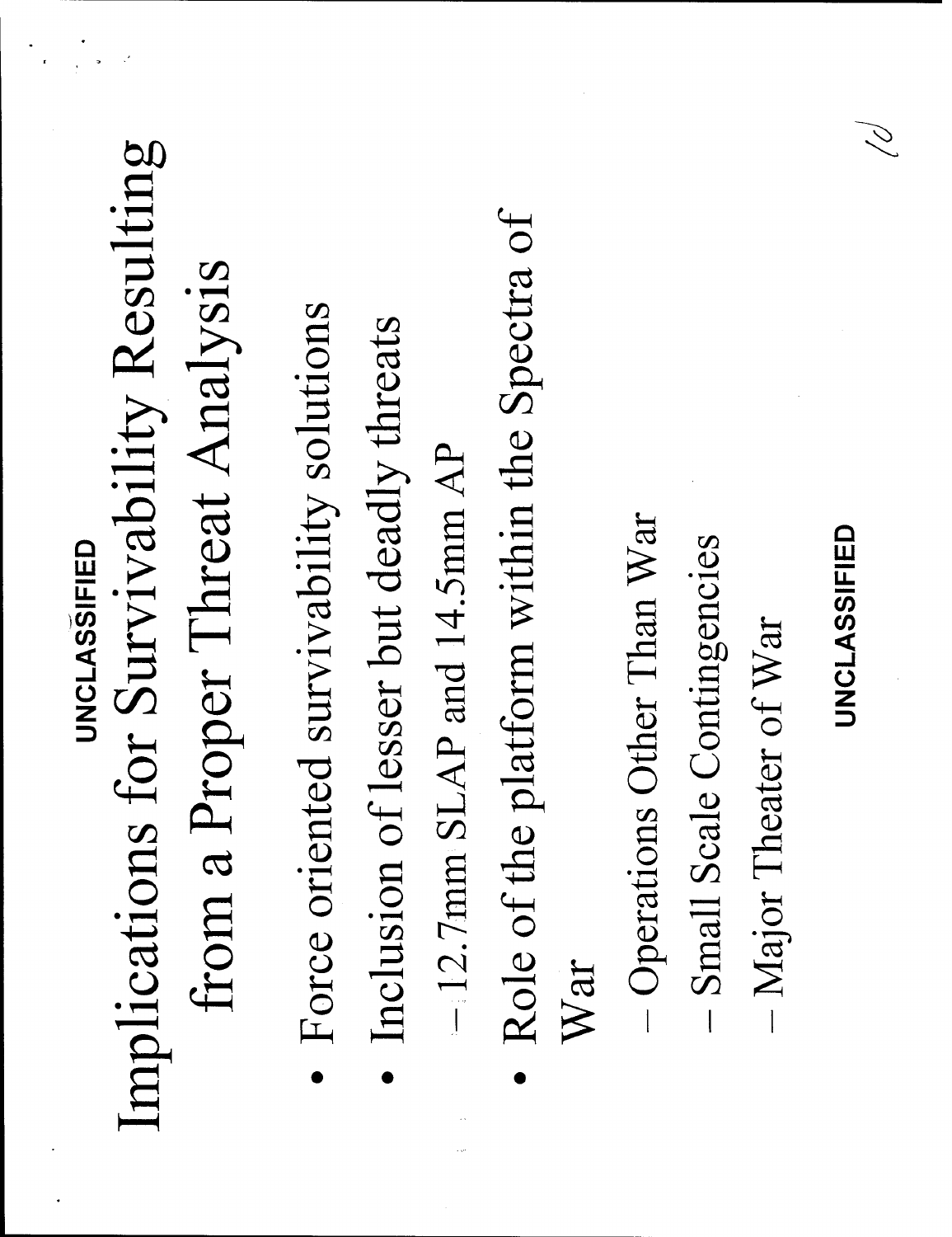## Conclusion

adequately survivable during the conduct of A proper and thoughtful threat analysis will aid in developing a combat vehicle that will be able to perform its mission and be its mission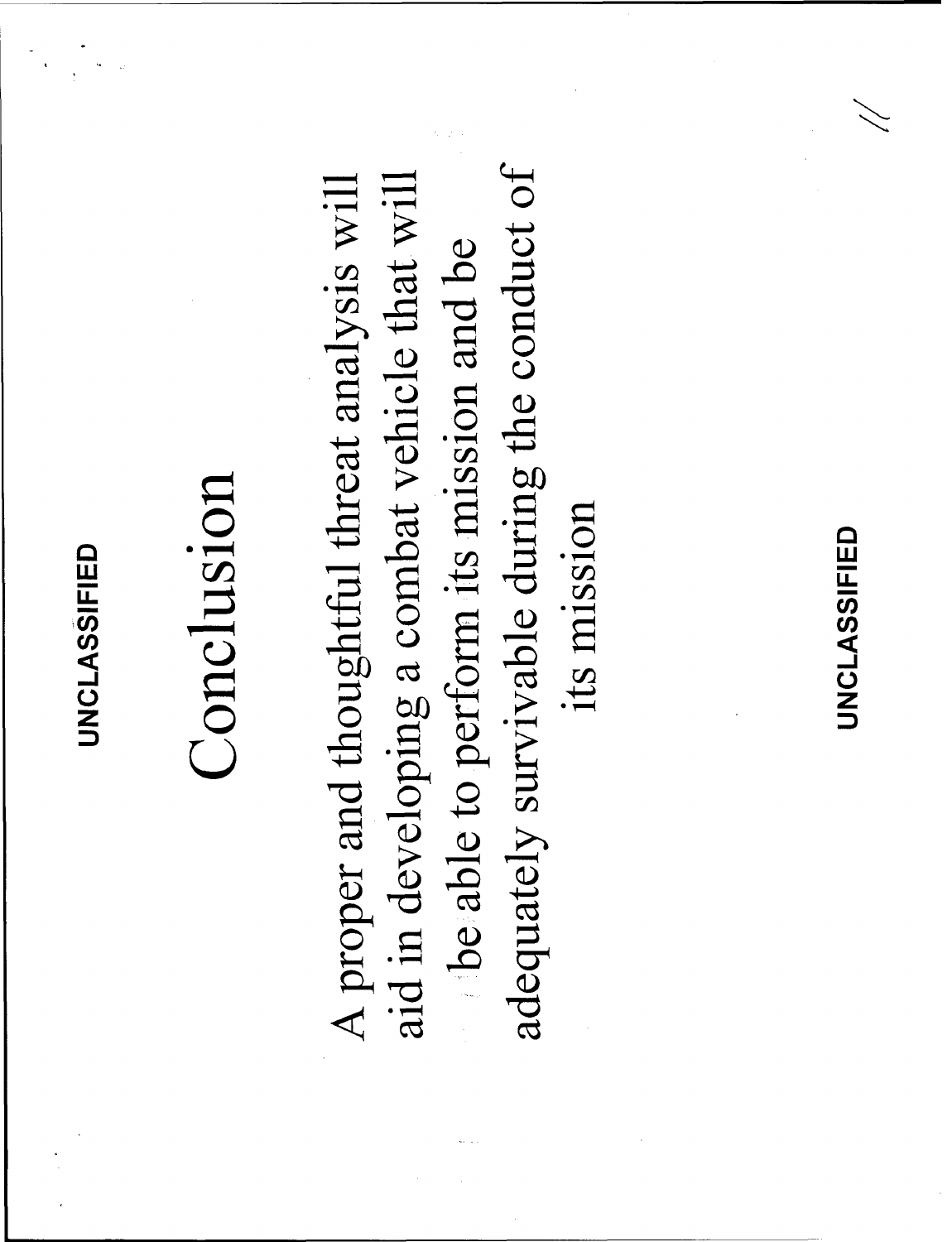#### OPSEC REVIEW CERTIFICATION

16144

(AR 530-1, Operations Security)

I am aware that there is foreign intelligence interest in open source publications. I have sufficient technical expertise in the subject matter of this paper to make a determination that the net benefit of this public release outweighs any potential damage.

| arks<br>Reviewer:                                                                                                         |  |
|---------------------------------------------------------------------------------------------------------------------------|--|
| Grade<br>Nama<br>Title Navel 2002                                                                                         |  |
| Signature<br>Date                                                                                                         |  |
| Description of Information Reviewed:<br>Between Lmprudent and Impossible, Survivability Umplications of                   |  |
| chwarz William Jackson Dan Hicks & JAc<br>Author/Originator(s):<br>$\overline{Q}$                                         |  |
| 202<br>$\mathcal{N} \setminus$<br>Publication/Presentation/Release Date:                                                  |  |
| $3+n$<br>Annuo<br>EC Ground Veh Jururability S<br>Purpose of Release:                                                     |  |
| ) abstract, summary, or copy of the information reviewed is available for review.<br>Reviewer's Determination (check one) |  |
|                                                                                                                           |  |
| Unclassified Unlimited.                                                                                                   |  |
| 2. Unclassified Limited, Dissemination Restrictions IAW                                                                   |  |
| 3. Classified. Cannot be released, and requires classification and control at the level<br>of                             |  |
| Security Office (AMSTA-CM-XS):<br>Concur/Monconcur<br>Signature<br>Date                                                   |  |
| Public Affairs Office (AMSTA-CM-PI):<br>inkourski<br>$^{\prime}$ Ilan<br>Concur/Nonconcur<br>Signature<br>Date            |  |

 $\sim$   $\sqrt{2}$ 

 $\mathbf{r}$